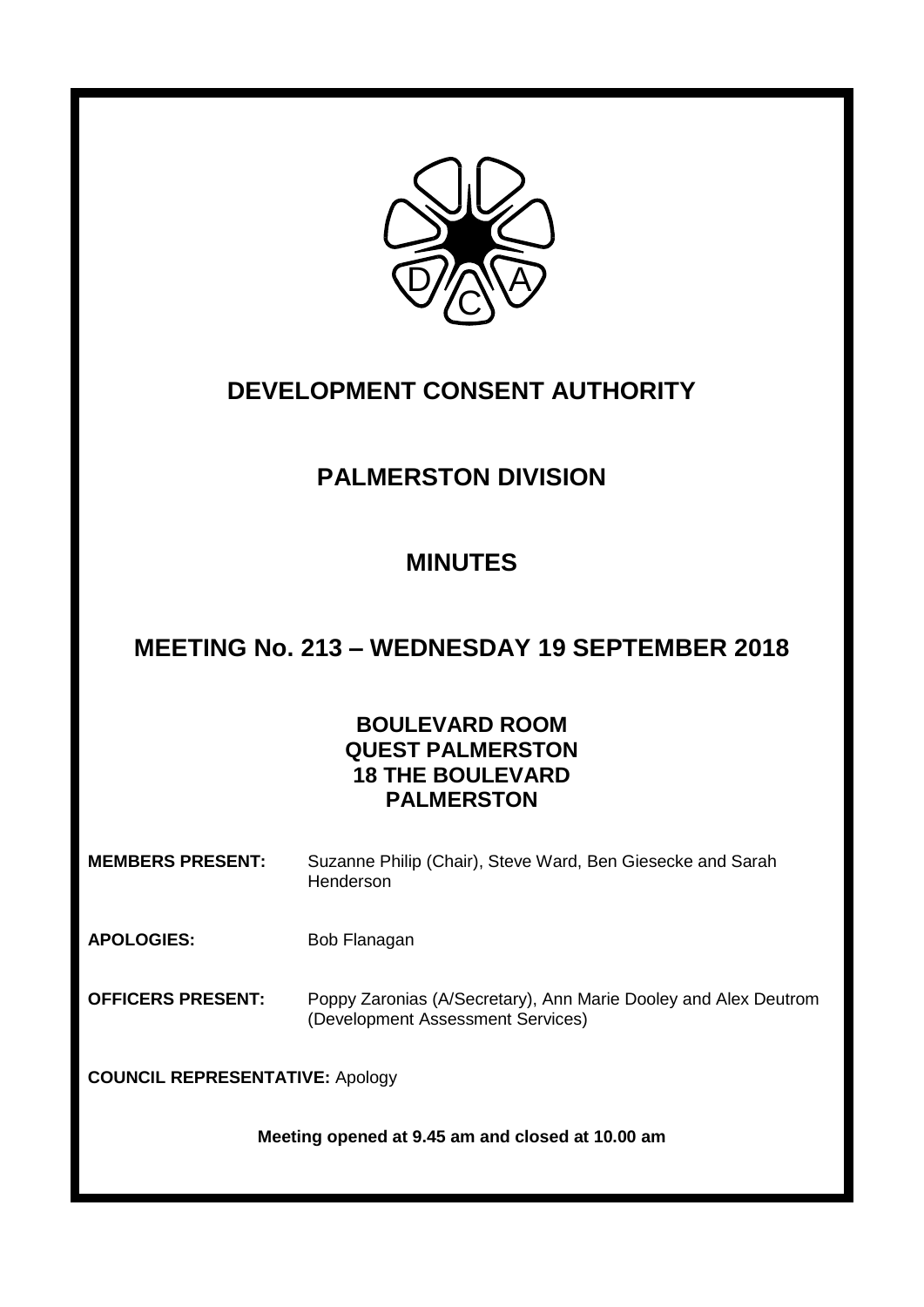**THE MINUTES RECORD OF THE EVIDENTIARY STAGE AND THE DELIBERATIVE STAGE ARE RECORDED SEPARATELY. THESE MINUTES RECORD THE DELIBERATIVE STAGE. THE TWO STAGES ARE GENERALLY HELD AT DIFFERENT TIMES DURING THE MEETING AND INVITEES ARE PRESENT FOR THE EVIDENTIARY STAGE ONLY.**

### **ITEM 1 EXTENSION TO AN EXISTING WAREHOUSE EXCEEDING 8.5M SHOWROOM SALES AND ANCILLARY OFFICES BUILDINGS PORTION 1796 (892) STUART HIGHWAY, HUNDRED OF BAGOT APPLICANT MOONBEAM DESIGN**

Chris Renahan (Moonbeam Design) and Jeff Blake (landowner) attended

- **RESOLVED** That, pursuant to section 46(6)(b) of the *Planning Act*, the Development Consent **39/18** Authority defer consideration of the application to develop Portion 1796 (892) Stuart Highway, Hundred of Bagot for the purpose of extensions to an existing warehouse exceeding 8.5m, showroom sales and ancillary offices, to require the applicant to provide the following additional information that the Authority considers necessary in order to enable the proper consideration of the application:
	- an amended plan showing the deletion of four  $(4)$  30 $^{\circ}$  angled car parking spaces (bays 44-47) located in the south eastern corner of Portion 1796; and
	- revised comments from City of Palmerston in relation to the amended plans received.

### **REASONS FOR THE DECISION**

An amended plan that illustrates four (4) angled car parking spaces in the south eastern corner have been removed will allow for fluency and manoeuvrability and achieve a higher level of compliance with the provisions of Clause 6.5.3 (Parking Layout).

In addition to the deferral of the application, the authority made determinations with respect to a number of matters required to be taken into account pursuant to Section 51(a) of the *Planning Act* being the planning scheme that applies to the land to which the application relates.

The Northern Territory Planning Scheme (the Scheme) applies to the land. The application proposes a warehouse extension with an ancillary showroom and office, which is considered to be consistent with the primary purpose of Zone GI (General Industry) '*to provide for general industry*".

The application was considered against Clause 5.12 Zone GI (General Industry), Clause 6.1 (General Height Control), Clause 6.5.1 (Parking Requirements), Clause 6.5.3 (Parking Layout), Clause 6.6 (Loading Bays) and Clause 9.1.1 (Industrial Setbacks) of the Scheme. The application did not comply with the requirements of clauses 6.1, 6.5.1, 6.5.3 and 9.1.1.

Clause 2.5 (Exercise of Discretion by the Consent Authority) requires that the authority only vary requirements specified in Part 4 of the Planning Scheme where it is satisfied that special circumstances justify the granting of consent.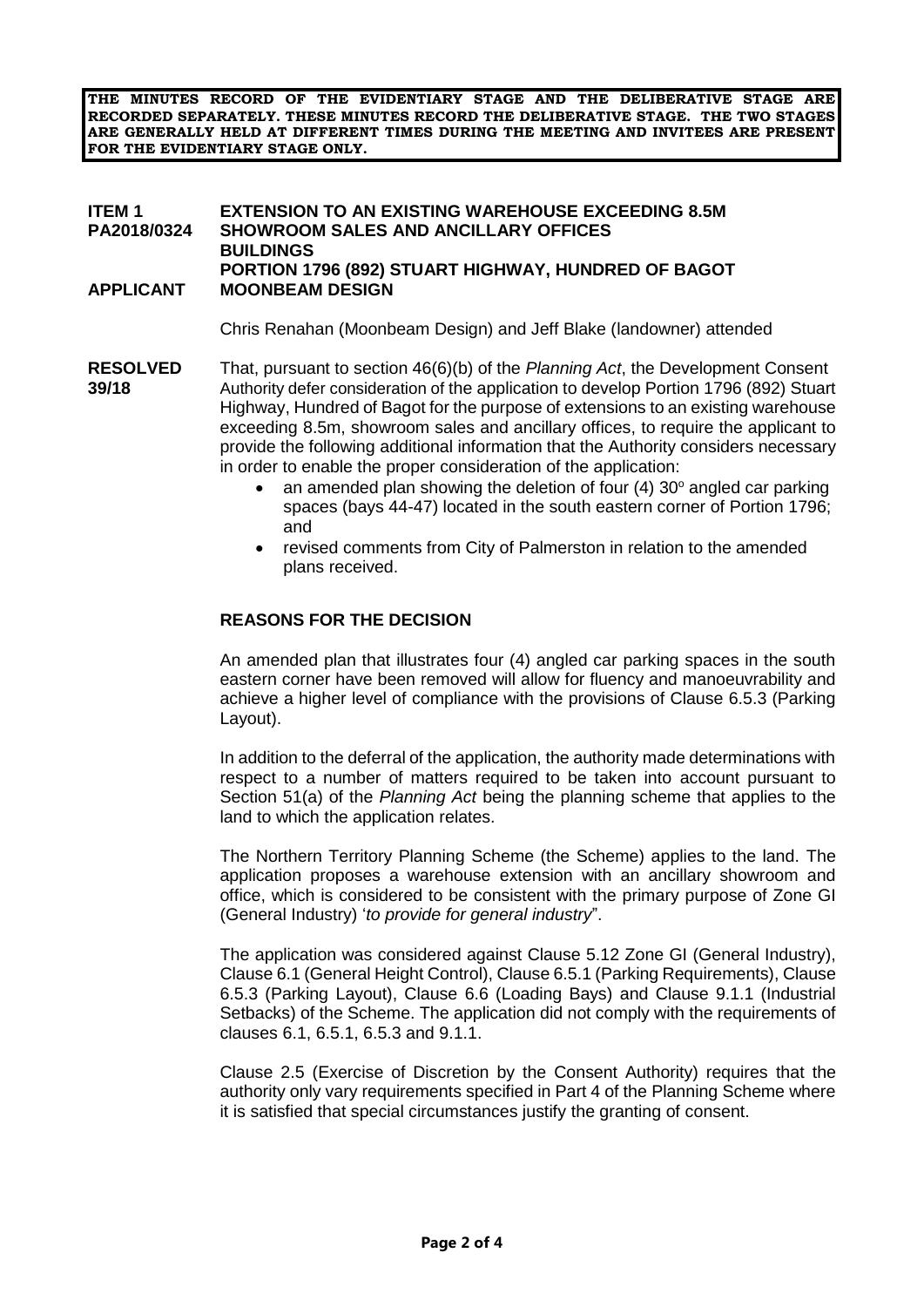The height of the existing warehouse is 10.3m while the height of the proposed extension is 9.45m. Sub-clause 4 of clause 6.1 states that "*unless expressly provided by this Planning Scheme, the height of any part of a building is not to exceed 8.5m above the ground level…"* The authority is prepared to support a variation to Clause 6.1 as overall the building was considered to be in keeping with the general shape of the existing warehouse.

In relation to the car parking requirements, the authority noted that the required number of car parking spaces associated with a use is determined in accordance with the table associated with Clause 6.5.1, however, the 'fitting bays' did not correspond to any of the uses identified. The use was therefore undefined and as such the parking generation was at the discretion of the authority. The authority determined that subject to an amended site plan, the number of spaces proposed will be sufficient to support the use, as 11 spaces (six  $30^{\circ}$  angle and five fitting bays) will be available specifically for works associated with fitting/installing 4x4 accessories while 37 spaces (remaining onsite) will be available for visitors and the general public.

The Scheme requires the car parking area to be in accordance with the parking layout requirements of clause 6.5.3. The authority is prepared to support a variation to the requirements of Clause 6.5.3 to allow vehicles exiting from these 11 spaces to do so through the warehouse as the applicant confirmed that spaces will be reserved for staff only. The authority considers that provided these spaces are restricted and used only in association with the intended purpose, compliance with the requirement of the clause is achieved. Furthermore, a condition requiring suitable signage identifying these spaces as restricted will ensure the use of these spaces is controlled and isolated from the remaining 37 car parking spaces available to the general public.

Sub-clause 3(g) of clause 6.5.3 states that "*a car parking area is to… be not less than 3m from a road, and the area between the car parking area and the road is to be landscaped with species designed to lessen the visual impact of the car parking area".* In addition, sub-clause 3 of clause 9.1.1 states that *"all frontages, except driveways and footpaths, are to be landscaped to a minimum depth of 3m"*.

The application proposes a 0.55m landscaping buffer along the McKinnon Road street frontage. The authority is prepared to support a variation to this aspect of the clause as despite the reduction, landscaping can achieve a level of visual amenity consistent with the existing streetscape.

Clause 9.1.1 also requires buildings to be setback from specified boundaries in accordance with the table to Clause 9.1.1. The application proposes a 1.15m side setback provided where a 5m setback is required. The authority noted that the existing side setback is 0.6m and the proposed setback is in keeping with the setback of the existing warehouse and as such the authority is prepared to support a variation to this aspect of the clause.

The authority noted the revised information submitted by the applicant following the close of exhibition. While the information was circulated to City of Palmerston for comment, due to the associated timeframes, revised comments had not been received. Given the further amendments proposed, the authority would like to provide City of Palmerston with an opportunity to comment on the amended plans to ensure any matters raised can be addressed.